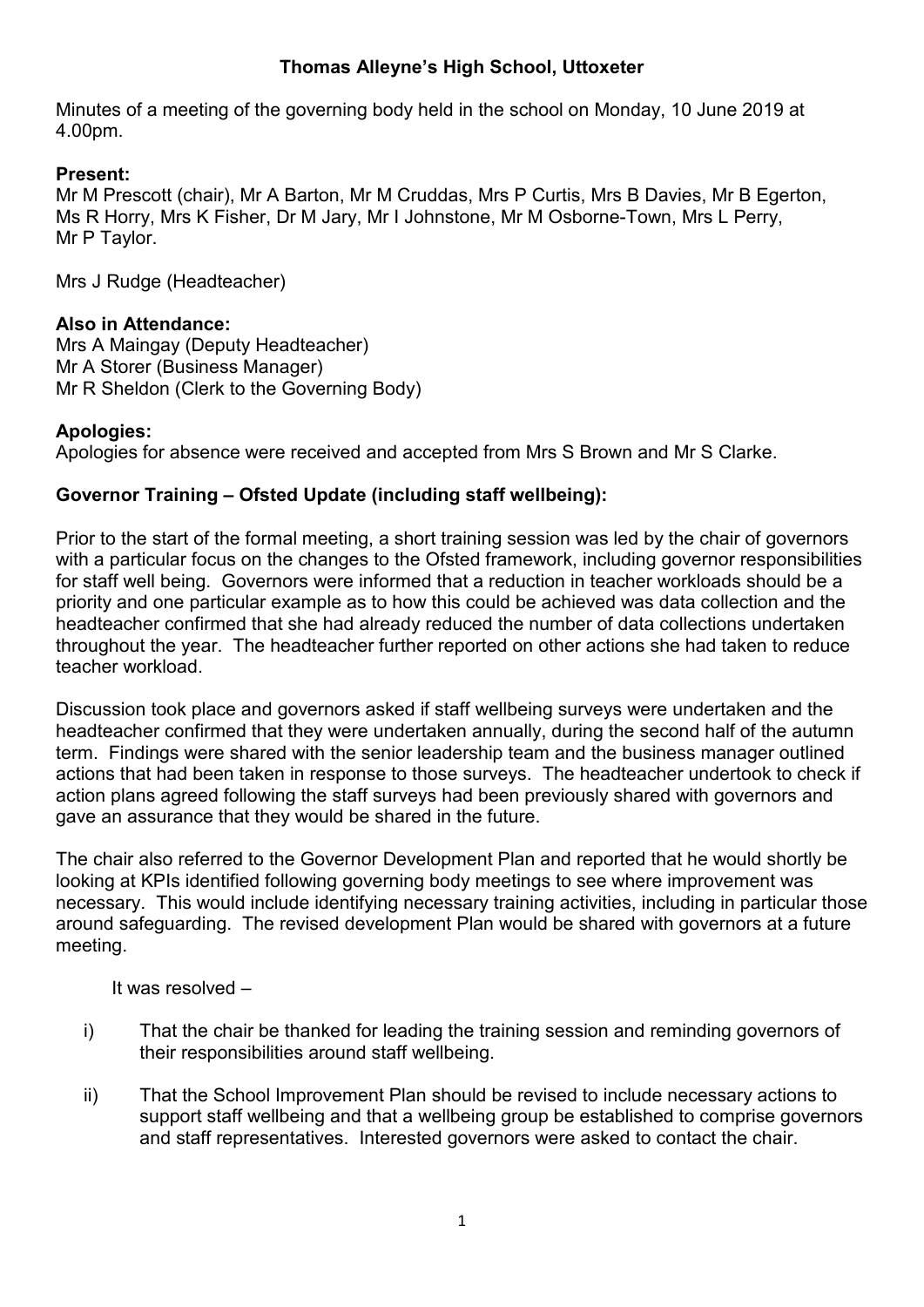### **145. Governing Body Matters:**

### a) Membership Update

The chair welcomed Mrs Perry to her first meeting of the full governing body following her recent election as parent governor. He further reported that Mr S Clarke had also been elected as parent governor but had been unable to attend this meeting due to other prior commitments.

The chair also informed governors that Mr Johnstone was retiring as a governor at the end of the school year. The headteacher paid tribute to Mr Johnstone for the full support he had given to her and the school, particularly through his representation at staff interviews, parents' evenings, disciplinary committees etc.

It was resolved –

That governors place on record their thanks to Mr Johnstone for the support he had given to the school and governing body during his period in office, including his support given to the initial establishment of the Uttoxeter Learning Trust.

#### b) Review of Committee Structure and Membership

The headteacher reported that this would be reviewed at the next meeting of the full governing body and that a copy of the current structure was available in Office 365. Governors were encouraged to look at the document before the next meeting.

#### c) Register of Business Interests The clerk reported that the business interests' register was being revised to reflect recent changes to the governing body.

- d) Declaration of Interests There were no declarations of interest for items to be discussed at this meeting.
- e) Link Governor Reports The chair reminded governors that copies of governor link reports could be found in the Steering committee folder in Office 365.

## **146. Chair – Report of Actions Taken:**

That chair reported that it had not been necessary for him to act on behalf of the governing body between this and the last meeting.

#### **147. Minutes:**

The minutes of the meeting held on 4 March 2019 had previously been made available to governors in Office 365.

It was resolved –

That the minutes be received and approved, subject to recording apologies for absence received from Mr B Egerton.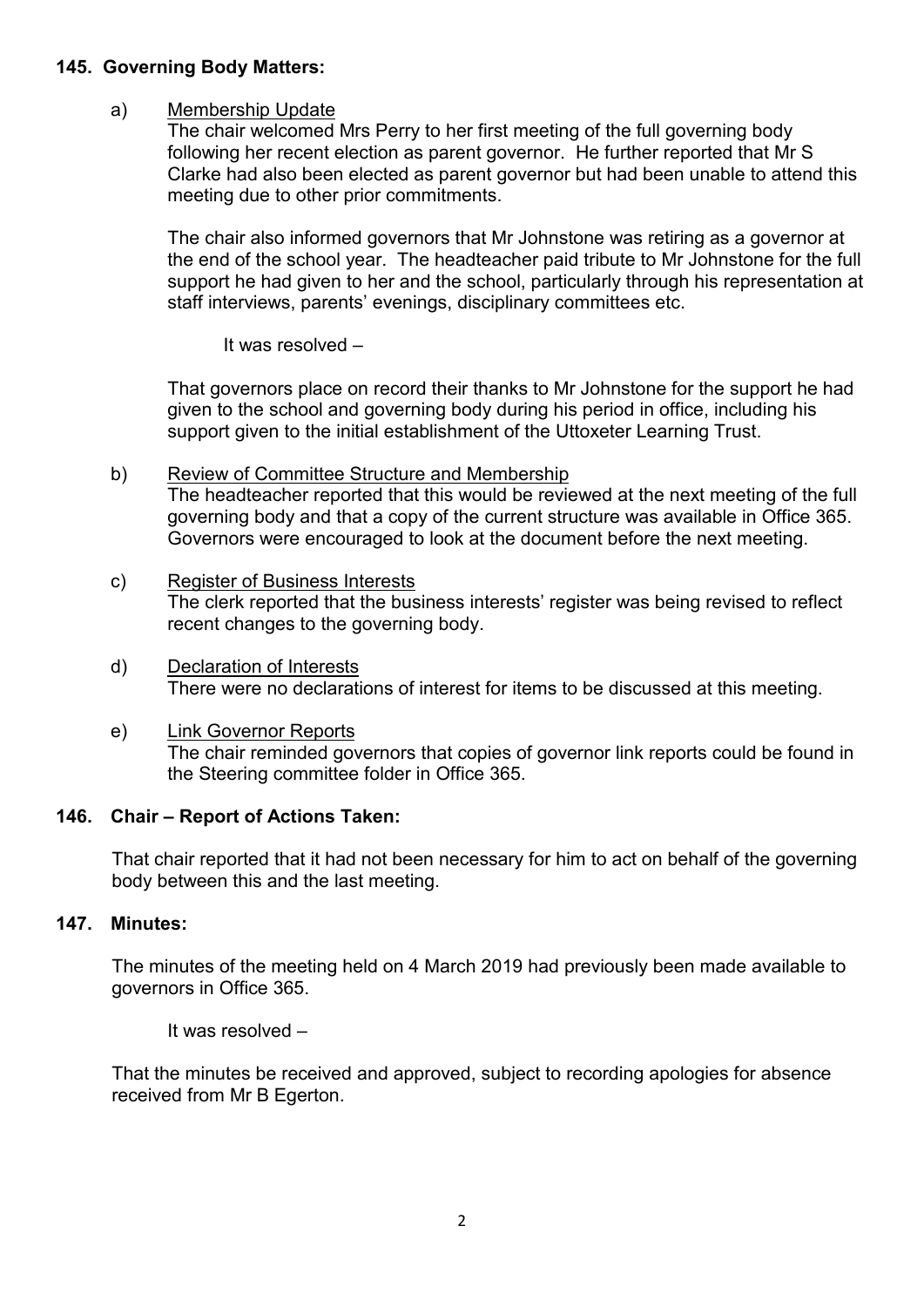### **148. Matters Arising:**

- a) Appointment of ULT Chief Executive Officer (Minute 131(a) refers) The headteacher reported that trustees were interviewing candidates for the CEO post on 19 June and that headteachers and chairs of governors were also to be involved in the interviews.
- b) JCB Admission Arrangements (Minute 131(c) refers) The headteacher confirmed that the changes to JCB Academy admission arrangements had been approved and that whilst this had little impact on admissions to Thomas Alleyne's for the current year, a greater impact was anticipated in future years. As such it continued to be kept under review.
- c) New Funding Formula (Minute 131(d) refers) The headteacher again confirmed that there would be no additional funding for the current financial year, but the local authority had confirmed that any savings from the new funding formula would be passed on to schools in future years.
- d) Pay Policy (Minute 139(a) refers) The headteacher confirmed that the ULT approved Pay policy had now been received and had been submitted to the Managing and Resourcing committee.
- e) New First School in Uttoxeter (Minute 142(b) refers) The headteacher reported that a bid had been submitted, on behalf of the ULT, for sponsorship of the new first school to open shortly in Uttoxeter. The sponsorship bid had been put together by the chief executive officer with support from two other first school headteachers.

It was resolved –

That the report be received and that the headteacher be requested to pass on governor thanks to her headteacher colleagues for their work in putting a bid together and that they hope for a positive outcome.

#### **149. Headteacher's Report:**

The headteacher circulated a detailed report on the work and activities of the school, a copy of which had also been previously made available in Office 365. The headteacher also focussed on the School Improvement Plan headlines for 2019/2020.

a) Leadership and Management Score Card

Governors noted that turnover of senior staff remained as a 'good' judgment with only 'some turnover'. Governors challenged the terminology used as it was unclear around the interpretation of senior staff given the recent resignation of a number of heads of department. Governors also made reference to the recently established risk register and suggested that staff turnover could be included on the register to help monitor possible future risks around staff turnover.

The headteacher clarified the make-up of the senior leadership team and confirmed that the resignation and appointment of heads of department were included in the staffing update shown later in her report. The headteacher also confirmed that 'some turnover' was the terminology used by Ofsted to give a 'good' judgment. The headteacher agreed though to look at the leadership and management scorecard with a view to adapting it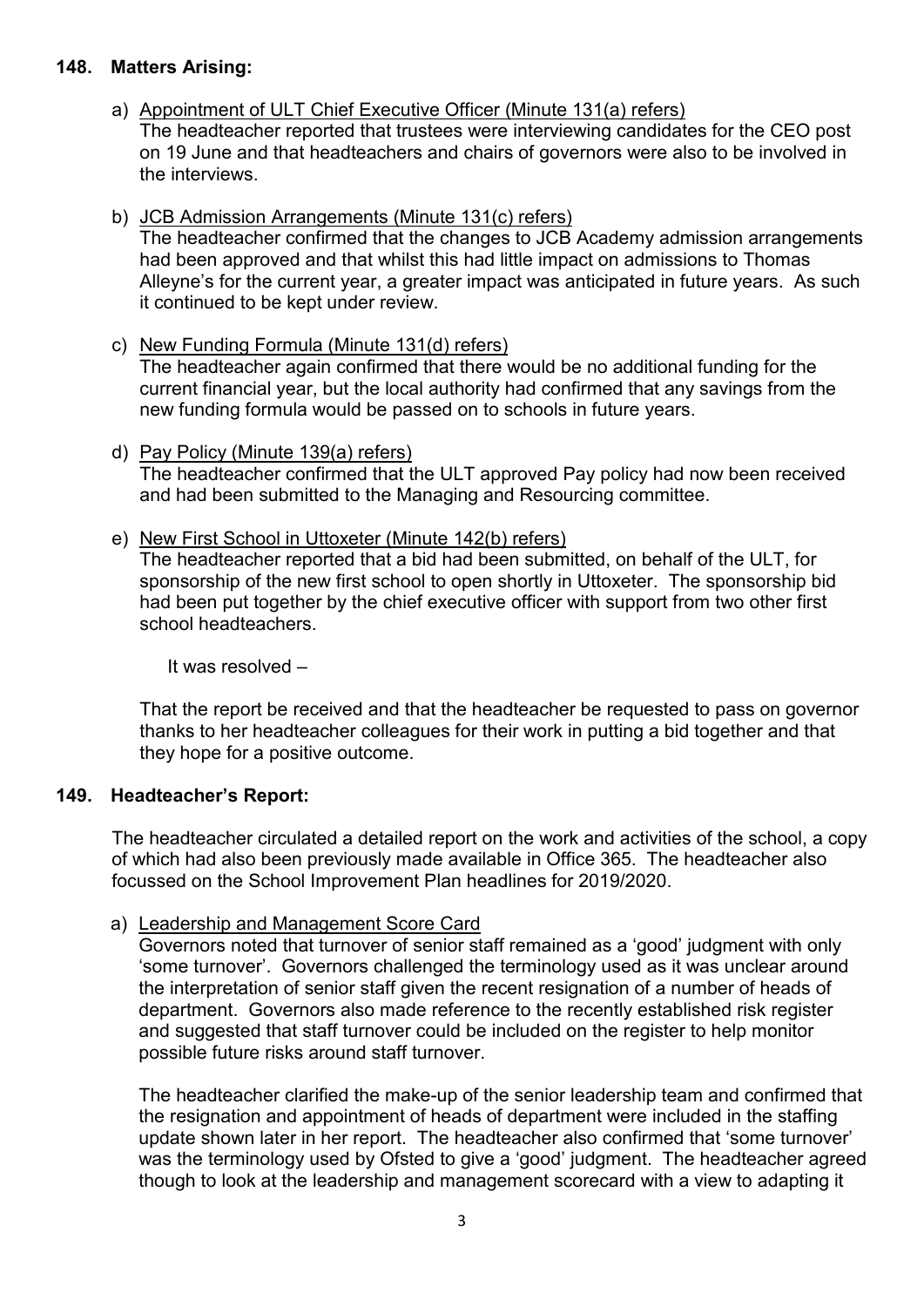for future reports to help governors better understand possible risks around staff turnover to enable them to challenge and support as necessary.

It was resolved –

That the headteacher be thanked for clarifying the 'good' judgment given for the turnover of senior staff and that it be noted.

### b) Years 10 & 11 Headline Data

The headteacher outlined the differences between the current two year groups and confirmed that the performance of Year 11 students was stronger. The possible reasons for this were outlined and the headteacher reported that the current focus was on the assessment of Y9 and Y10 students and intervention strategies being put in place as necessary to bring about improvement.

The headteacher further reported that, as discussed at previous meetings, Ebacc and Modern Foreign Languages (MfL) remained a concern, although following the recent appointment of a new head of department and a specialist leader in education for MfL it was hoped that there would be some improvement in student outcomes and the take-up in student numbers for French.

It was resolved –

That the Learning and Standards committee would continue to focus on improvements in MfL outcomes and seek evidence of the impact of the intervention strategies put in place.

c) Post-16 Data

The headteacher highlighted the Y12 data and outlined the different strategies that had been put in place to bring about the required post-16 improvements. The data showed the positive impact of those strategies and the recently completed review of the sixth form was the basis of the action plan to bring about continued improvement.

It was resolved –

That the Learning and Standards committee would also continue to focus on the necessary improvements to the sixth form and seek evidence of the impact of the intervention strategies put in place.

#### d) Teaching, Learning and Assessment

The headteacher outlined the impact of learning walks, lesson observations and work scrutiny to help identify the quality of teaching and learning. She was pleased to report that these showed that the quality of teaching and learning was at least good, with much outstanding practice. Governors were pleased to note the judgment but challenged actions taken in those teaching areas where outcomes weren't as strong. The headteacher gave an assurance that any member of staff was given appropriate support to help bring about improvement, if necessary.

### e) School and ULT Improvement Plan

The headteacher reported that priorities for the continued development and growth of the Uttoxeter Learning Trust (ULT) had been identified and they underpinned every School Development Plan (SIP), including Thomas Alleyne's. A copy of the 2018/2019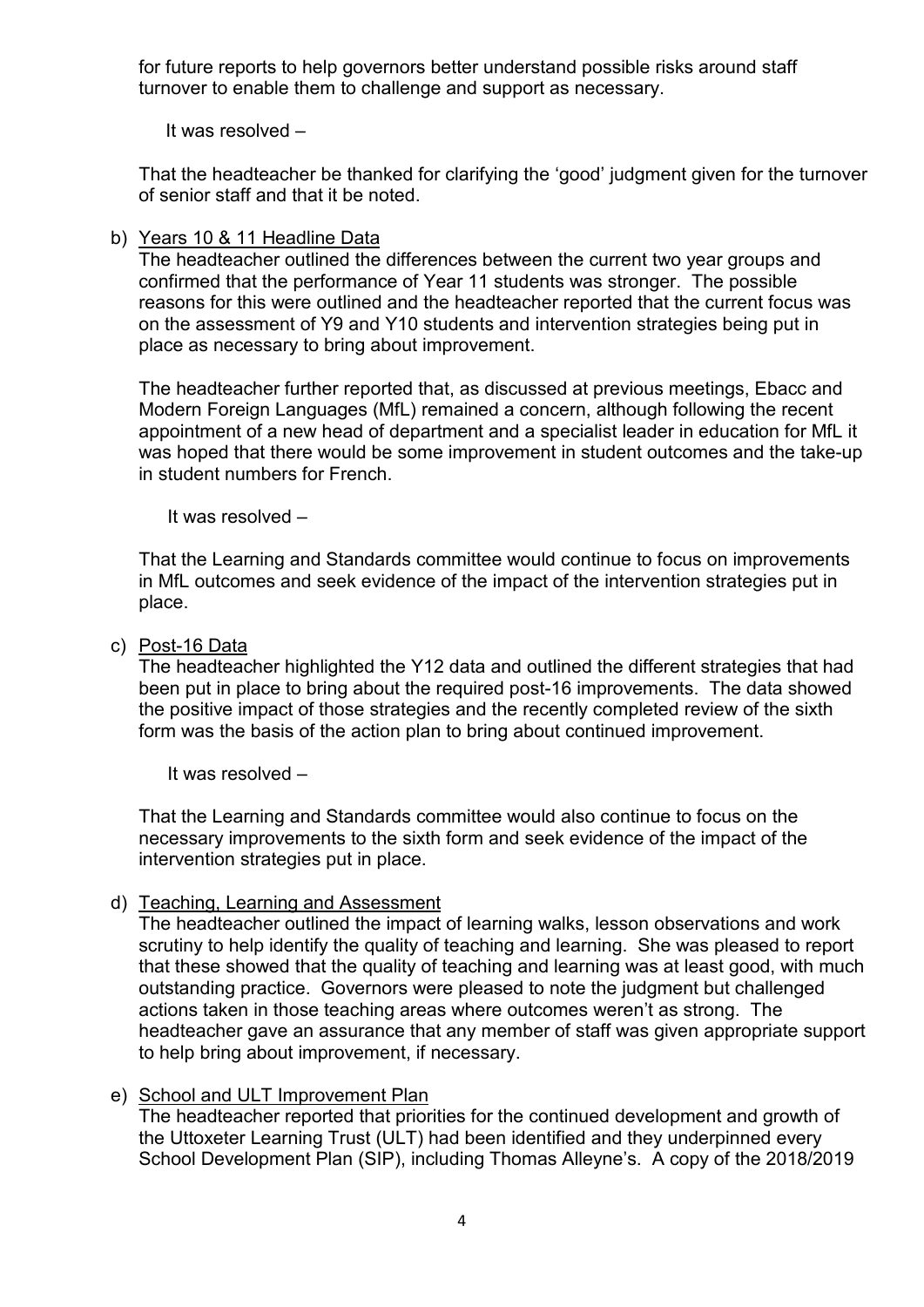SIP had been previously made available in Office 365 and governors noted that staff continued to evaluate outcomes against agreed targets.

The headteacher further reported that the 2019/2020 SIP was currently being developed and this too had been previously made available in Office 365. The Steering committee would look at the detail of it but governors were requested to let the headteacher know of any other areas that they may wish to see included in the 2019/2020 Improvement Plan.

It was resolved –

That the School Improvement Plan update be received and noted and that the headteacher be requested to arrange a governor training session to focus on the 2019/2020 SIP before the next meeting of the full governing body.

#### f) Staffing

The headteacher gave an update on recent staffing changes and was pleased to report that a number of strong appointments had been made. Possible reasons for the higher than usual number of recent staff resignations had been fully discussed at the recent meeting of the Learning and Standards committee. The headteacher also referred to recent staff changes in the English department and wished to place on record her thanks to Mrs K Fisher for the support she had given to this department and the school as a whole, but was leaving at the end of the current school year.

Governors noted and challenged the possible reasons for the increase in staff absences during the spring term 2019. The headteacher outlined the reasons for the increase.

It was resolved –

- i) That the staffing update be noted and that the headteacher be requested to include a staff organisation structure in Office 365 to help governors better understand any future staff changes and to help them challenge and support as necessary.
- ii) That governors note the reasons for the increase in staff absences and would continue to monitor future levels of staff absence.

#### g) CIF Bids

Governors were pleased to note the successful CIF bid for the re-roofing of large sections of the school. The headteacher reported that agreement had been reached for work to be carried out over a two year period to minimise disruption to the school.

h) Swimming Pool

The headteacher was pleased to report that work on repairing the swimming pool had now been completed and would shortly be filled with water prior to its re-opening.

It was resolved –

That governors place on record their thanks to the headteacher and other members of staff for all of the work undertaken to ensure that the swimming pool was able to reopen.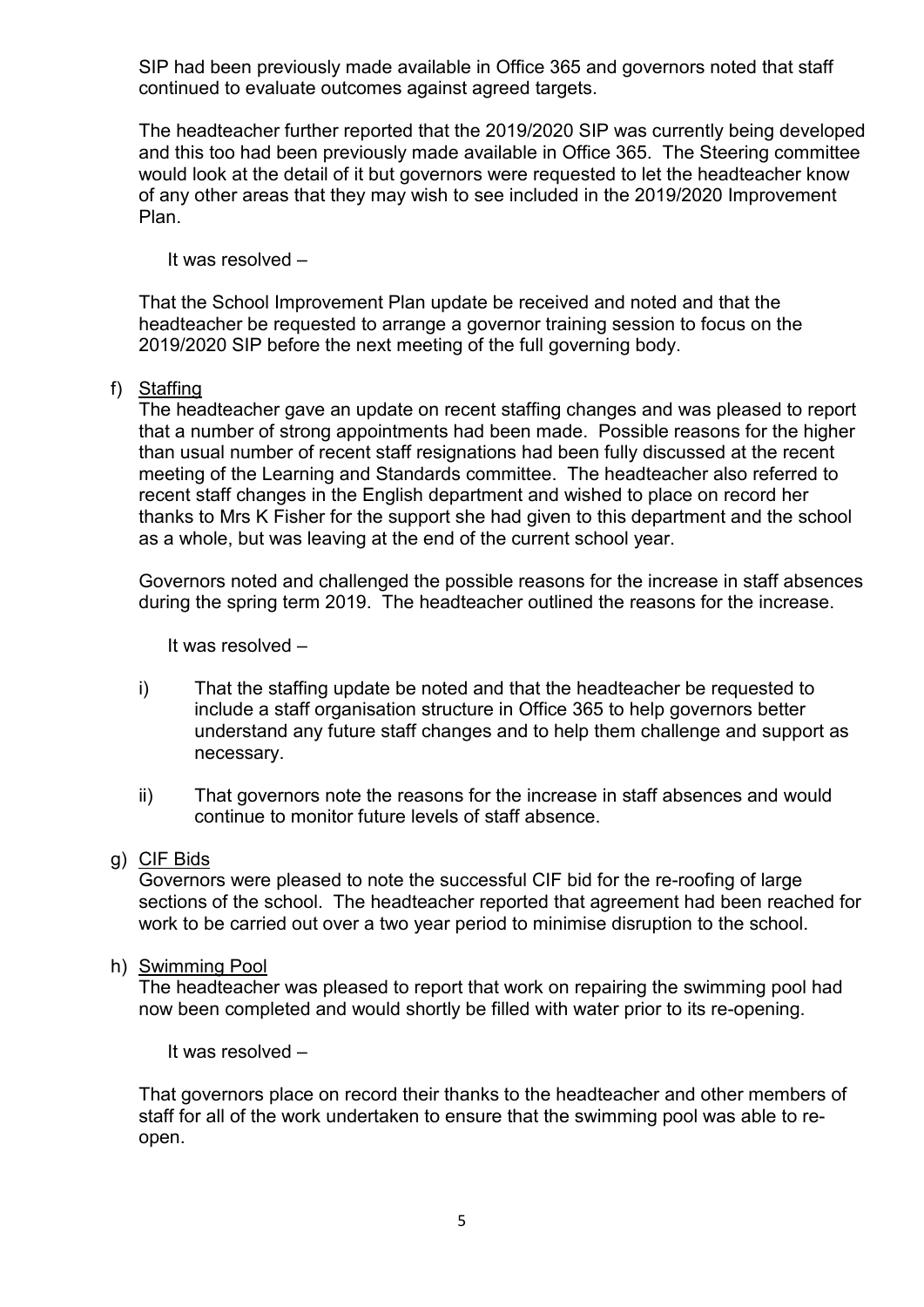### i) Behaviour and Attendance

The headteacher reported that work continued to improve overall student attendance but was pleased to further report that there had been an improvement in the attendance of persistently absent pupil premium students. The headteacher also reported on the Return to Learning unit in Dover House and was pleased to report that the revised strategies for isolating students to minimise classroom disruption were proving effective.

### **150. Managing and Resourcing Committee:**

Minutes of meetings of the Managing and Resourcing committee held on 26 March and 7 May 2019 had previously been made available in Office 365.

It was resolved –

That the minutes of the meetings of the Managing and Resourcing committee held on 26 March and 7 May 2019 be received and noted.

### **151. Learning and Standards Committee:**

Minutes of a meeting of the Learning and Standards committee held on 14 May 2019 had previously been made available in Office 365.

It was resolved –

That the minutes of the Learning and Standards committee held on 14 May 2019 be received and noted.

#### **152. Steering Committee:**

The chair reported that the Steering committee continued to meet with a particular focus on monitoring and reviewing the School Improvement Plan.

It was resolved –

That the update on the work of the Steering committee be noted.

#### **153. ULT – School Representation Board:**

Governors had been informed earlier in the meeting of the interview arrangements for the appointment of a chief executive officer and Mr Johnstone further reported that trustees were continuing discussions with several other schools with a view to them joining the ULT at some point in the future.

It was resolved –

That the ULT update be noted with thanks to Mr Johnstone for his continued attendance at meetings of the School representation Board.

#### **154. Self Evaluation Form:**

As reported previously the headteacher confirmed that work would continue on updating the School Improvement Plan and further reported that, together with the chair of governors,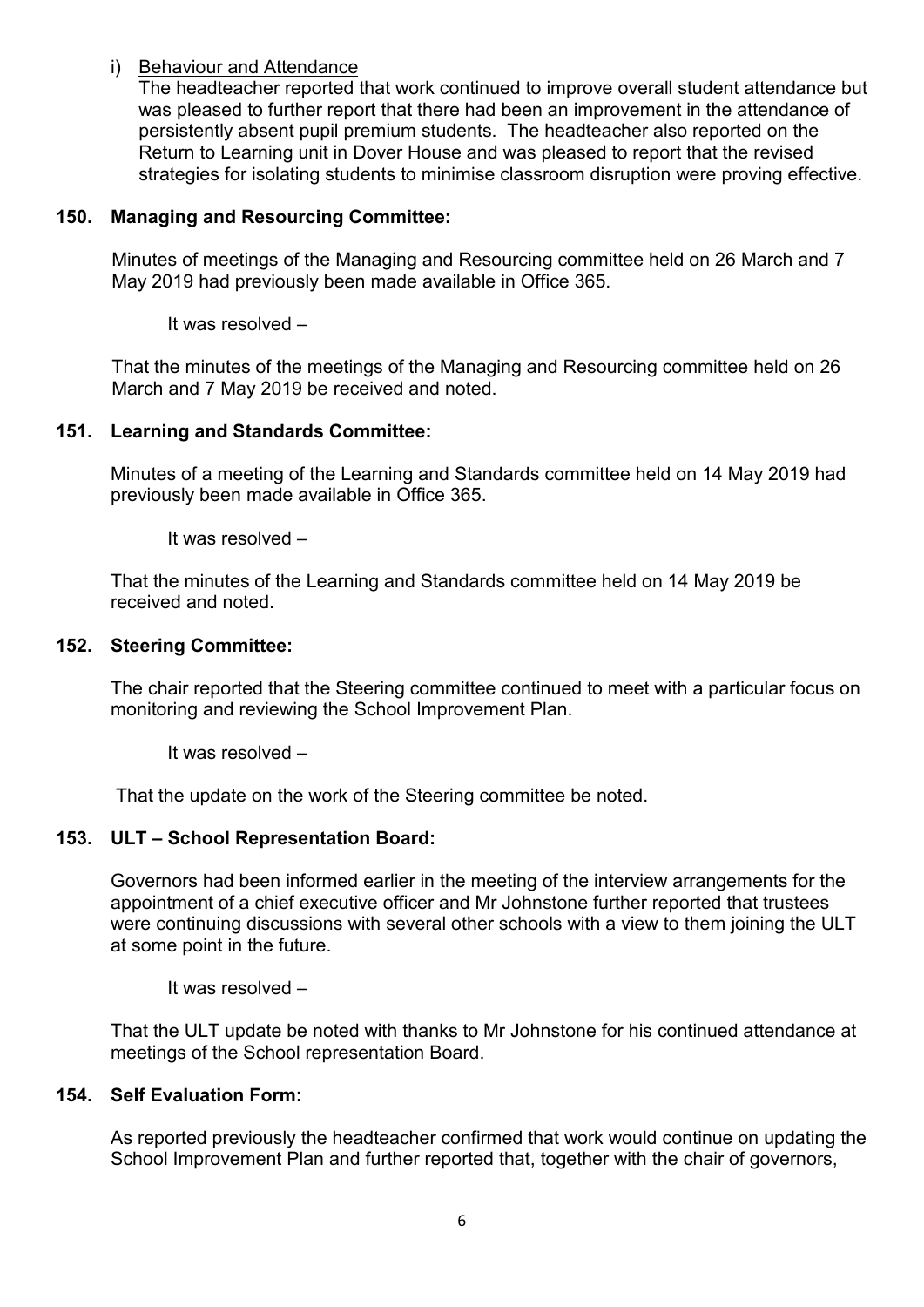the self evaluation form would be updated to reflect new Ofsted guidance which was expected shortly.

It was resolved –

That the headteacher be requested to keep governors updated on changes to the self evaluation form.

### **155. Health and Safety:**

The headteacher reminded governors of the significant building work being undertaken across the school site but gave an assurance that appropriate measures continued to be taken to ensure the safety and wellbeing of students and staff. Work was being closely monitored by the Managing and Resourcing committee.

It was resolved –

That governors fully support the measures being taken to ensure the safety and wellbeing of students and staff during the building work.

### **156. Safeguarding:**

The headteacher confirmed that safeguarding remained a priority but that there were no specific issues to report at this moment in time.

It was resolved –

That the safeguarding update be noted.

### **157. Other Business:**

a) ULT Trustee/School Links

The headteacher reported that trustees had linked themselves with individual schools across the ULT and was pleased to report that Mr Slater, chair of trustees, was to be the link trustee for Thomas Alleyne's.

b) Pupil Premium

Governors discussed the importance of their role in understanding and challenging the impact of pupil premium funding to improve outcomes for disadvantaged students. The headteacher confirmed that this was a standard agenda item for all meetings of the Managing and Resourcing committee but agreed in future to also include a pupil premium section in her termly report to governors.

It was resolved –

That pupil premium funding and its impact should also be included as a standard agenda item for all meetings of the Learning and Standards committee.

### **158. Evidence for KPIs:**

The matters considered at this meeting met the following key performance indicators: